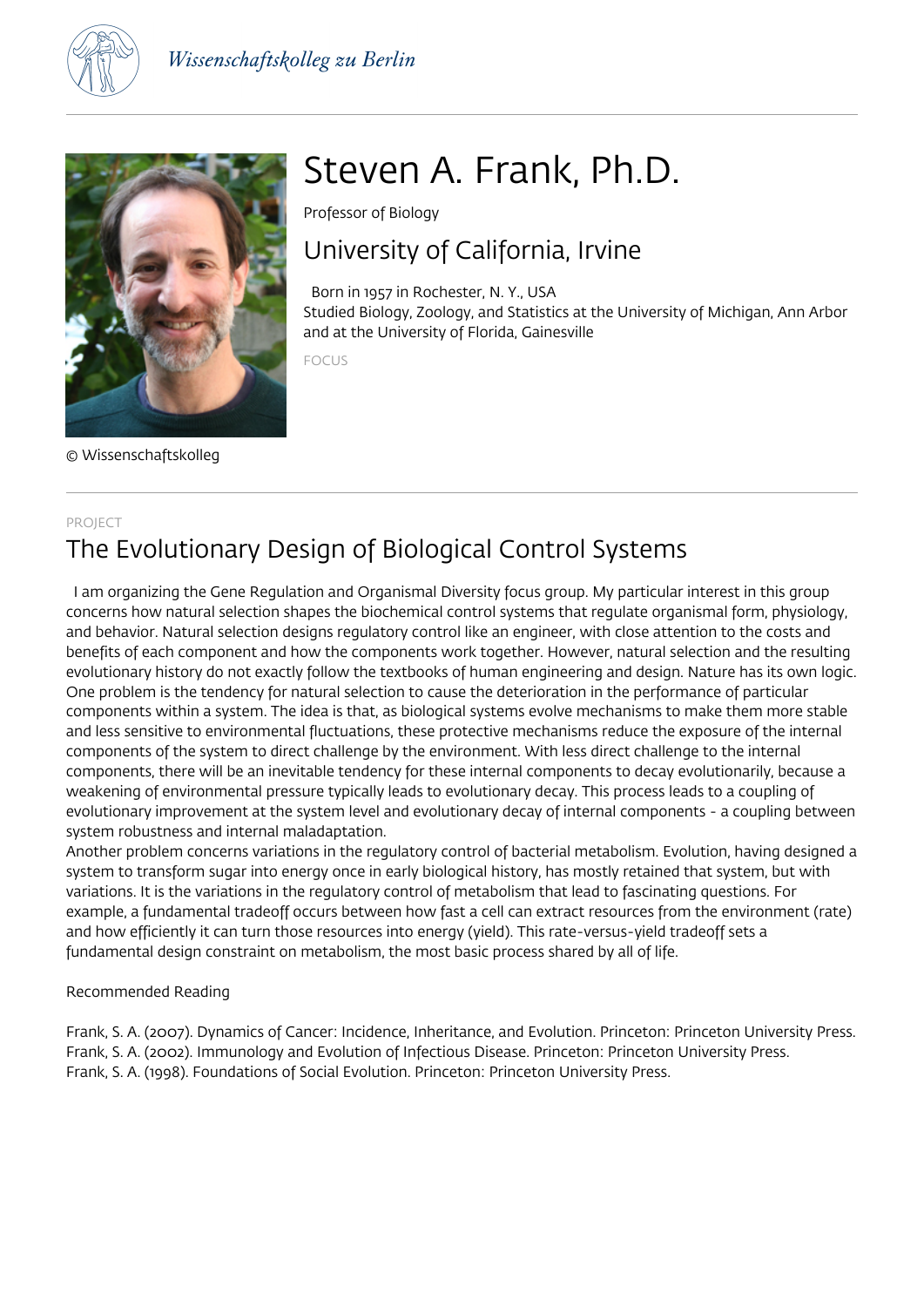#### TUESDAY COLLOQUIUM, 30.09.2014

## The Patterns of Nature

 Science is about explaining the patterns of nature. For example, trees come in different shapes and sizes. Those shapes and sizes form a pattern. A biologist tries to explain the pattern of trees.

When explaining pattern, we must separate constraint from process. First, we remove those aspects of pattern that we do not try to explain. For example, trees are made from certain kinds of basic materials. Those materials set constraints on the patterns of trees. Second, within those basic constraints, we try to understand the processes that lead from the range of possible patterns to the actual observable patterns.

Much of the constraint on pattern arises from randomness itself. That may seem like a contradiction, because pattern seems to be the opposite of randomness. Yet, when we combine many random processes, very strict patterns arise. For example, if we measure the height of the first adult to walk by, that particular height is highly unpredictable - it is highly random. But if we measure the heights of the first 1000 adults who walk by, the aggregate pattern of variability among those 1000 individuals will follow a very strict and predictable pattern.

Observable patterns create puzzles in which we must separate randomness from process. For example, the risk of getting cancer changes with age. Some of the pattern that relates risk to age comes from the constraints set by the way that randomness influences cancer. Other aspects of cancer risk arise from particular biological processes, such as the number of different ways that our bodies normally protect us from disease. To understand the biological processes, we must learn to parse pattern into random components and biological components. Parsing requires a deep understanding of the various ways in which randomness creates pattern.

Randomness creates pattern by information obtained through measurement. The information that we obtain through measurement changes with magnitude. For example, a 30cm ruler provides useful information about distances within my office, but provides little information about the relative distances of Venus and Mars. That change in information with magnitude shapes the observable patterns created by randomness.